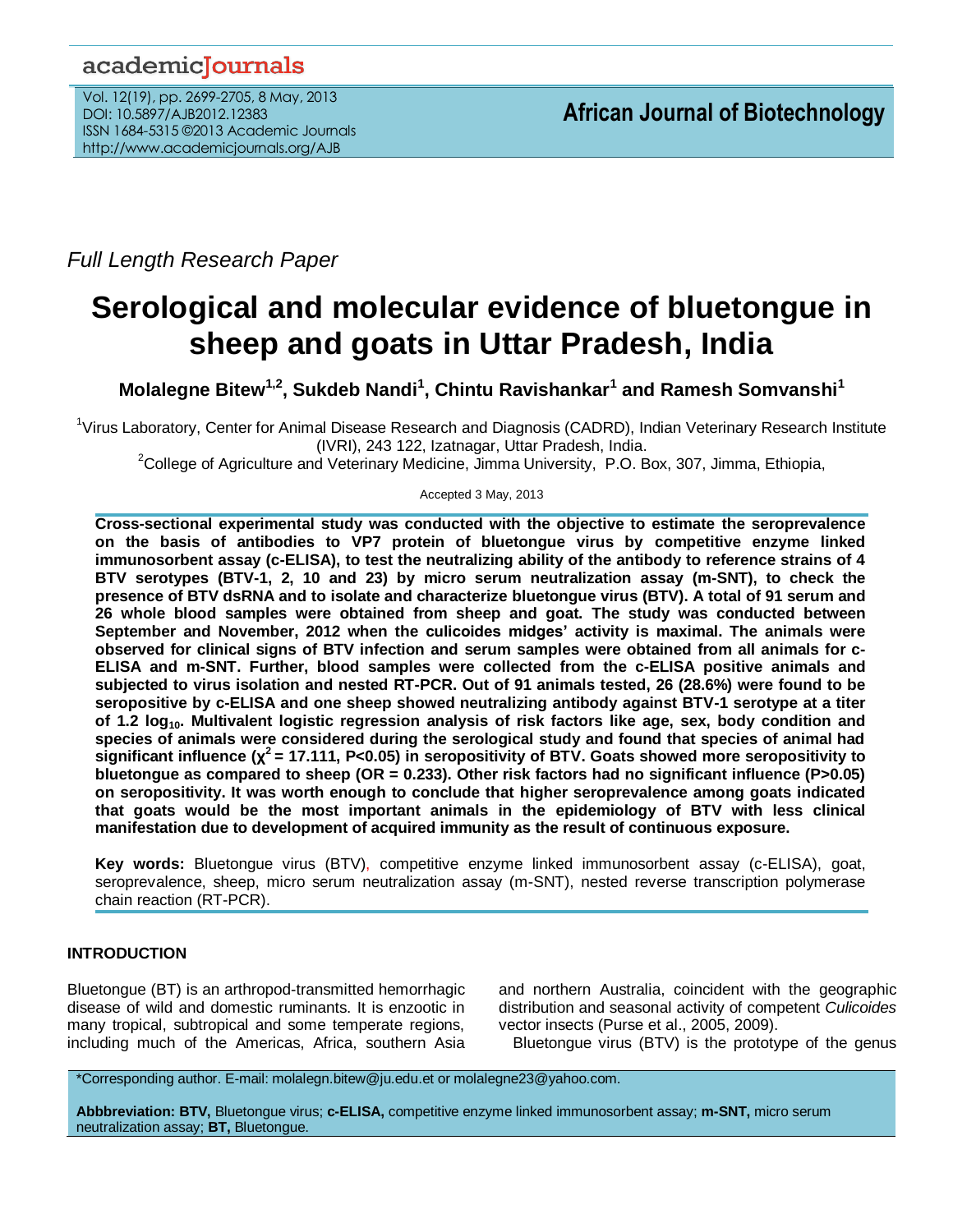*Orbivirus* in the family *Reoviridae* (Van Regenmortel, 2003; Mertens et al*.*, 2004). Currently, there are 26 recognized serotypes (BTV-1 to -26) with recent additions of the 25<sup>th</sup> serotype ("Toggenburg orbivirus") from Switzerland in goat and 26<sup>th</sup> serotype from Kuwait in sheep and goat (Hofmann et al., 2008; Maan et al., 2011, 2012; Batten et al., 2013). There is only low level of cross-protection among the BT virus serotypes and making vaccination strategies and control programmes a daunting task (Hofmann et al., 2008; Eschbaumer et al., 2009).

BTV is almost exclusively spread by *Culicoides* spp. bitingmidges (*Diptera*) and occurs worldwide and its spread increased in association with the climate change (Purse et al., 2005). All 26 serotypes can cause BT, a non-contagious hemorrhagic disease of domestic and wild ruminants and camelids with no known zoonotic potential (Verwoerd and Erasmus, 2004; Batten et al*.*, 2013). BT is a multiple species disease to the OIE, World Organisation for Animal Health (OIE, 2013) and notifiable to veterinary authorities in many countries (Eschbaumer et al., 2009). BT primarily affects sheep and deer, but clinical disease in cattle does occur. The worldwide economic losses due to BT have not been expressed in exact numbers, but the estimate is 3 billion US\$ a year (Tabachnick, 1996; Sperlovaand Zendulkova, 2011). It can have considerable economic impact, both directly by deaths and decreased productivity and indirectly by trade losses through animal movement restrictions (Verwoerd and Erasmus, 2004).

The OIE recommended complement fixation test (CFT), Agar gel immunodiffusion (AGID) and competitive enzyme linked immunosorbent assay (c-ELISA) as tests for international trade for BT disease screening (OIE, 2008). Many research results has declared that the competitive ELISA technique that detect antibodies directed against the VP7 core protein can be applied to all 26 BTV serotypes, and this technique is highly sensitive and specific (Khalid et al*.*, 2012).The specificity is gained by the use of the monoclonal anti-VP7, which is the protein that distinguishes the BT serogroup from other Orbivirus serogroups, representing the preferred method to determine and monitor BTV circulation (Afshar et al*.*, 1992; Afshar et al.,1993; De et al., 2009; Khalid et al., 2012). The diagnostic sensitivity and specificity of c-ELISA is 87.8% (85.1 to 91.1) and 98.2% (96.3 to 99.6) respecttively, and it is considered as the first choice for the serological surveillance of BT in susceptible animals/herd (Vandenbussche et al., 2008).

Based on virus isolation and serological studies, 21 serotypes have been recorded in different parts of India to date (Ramakrishnan et al., 2005; Dahiya et al., 2004). Realizing the importance of BT in India, Indian Council of Agricultural Research (ICAR) has launched an All India Network Program on BT in an attempt to isolate the virus in embryonated chicken eggs and cell culture system, molecular characterization, maintenance of repository, development of serological and molecular diagnostics

besides epidemiology, prevention and control.

This study was carried out with the objectives to determine the seroprevalence of BT by c-ELISA and the neutralizing ability of the antibody to 4 reference BTV serotypes (BTV-1, 2, 10, and 23) by micro serum neutralization assay (m-SNT), to check the presence of the virus by nested RT-PCR and finally to isolate and identify the virus from the blood samples.

## **MATERIALS AND METHODS**

### **Study animals and experimental design**

Cross-sectional experimental study was conducted between September and November 2012 in sheep and goats in Uttar Pradesh, India. A total of 91 (58 sheep and 33 goats) were included in this study. Both males and females of different age groups were part of the study.

## **Sample collection and testing**

10 ml of blood was collected aseptically from the jugular vein of each animal of which 5 ml was mixed with anticoagulant (EDTA1.5 mg/ml) for antigen detection and 5 ml for serum separation for BTV antibody detection. Serum and whole blood were collected from animals and serum was stored at 4°C until analyzed by c-ELISA, m-SNT and whereas blood samples were immediately sent for nested RT-PCR and virus isolation.

## **Competitive enzyme linked immunosorbent assay (c-ELISA)**

The c-ELISA was carried out in this study because it is less subjecttive than serum neutralization test (SNT) techniques and is able to discriminate BTV from another closely associated *Orbivirus*, Epizootic Hemorrhagic Disease virus (EHDV). Serum samples were centrifuged at 3,000 x *g* for 5 min and serum was removed using a sterile transfer pipette. The detection of BTV specific antibodies in serum was carried out using competition ELISA assays (Pourquier c-ELISA kit (IDEXX, UK) according to the manufacturer's instructtions. Results were reported as positive or negative and percent competition based on optical density readings at 450 nm by ELISA reader machine when compared with positive and negative controls.

#### **Micro-serum neutralization test (m-SNT)**

The micro serum neutralization test (m-SNT) was used to further confirm the positive c-ELISA results. The m-SNT was performed according to the method of Haig et al. (1956), Oura et al. (2009) and Batten et al. (2013). The reference viruses (BTV 1, 2, 10 and 23) maintained in the virus laboratory of CADRAD, IVRI, Izatnagar, Uttar Pradesh were used in the study. 50 μl of serial 2 fold sera dilutions starting from 1:2 to 1:256 were added to each well of flatbottomed microtitre plates and mixed with an equal volume of standard reference BTV serotypes 1, 2, 10, and 23 which are prevalent in India containing 100 TCID50 followed by incubation at 37°C in 5% CO<sub>2</sub> for 2 h. 100 μl of BHK-21 cell suspensions having  $2 \times 10^5$ ml<sup>-1</sup> concentration were added per well and incubated for 72 h. The plates were examined under the inverted microscope for the presence of cytopathic effect (CPE). A sample was considered positive when it showed a CPE of more than 50% neutralization at the lowest dilution (1:2). The neutralization titer was determined as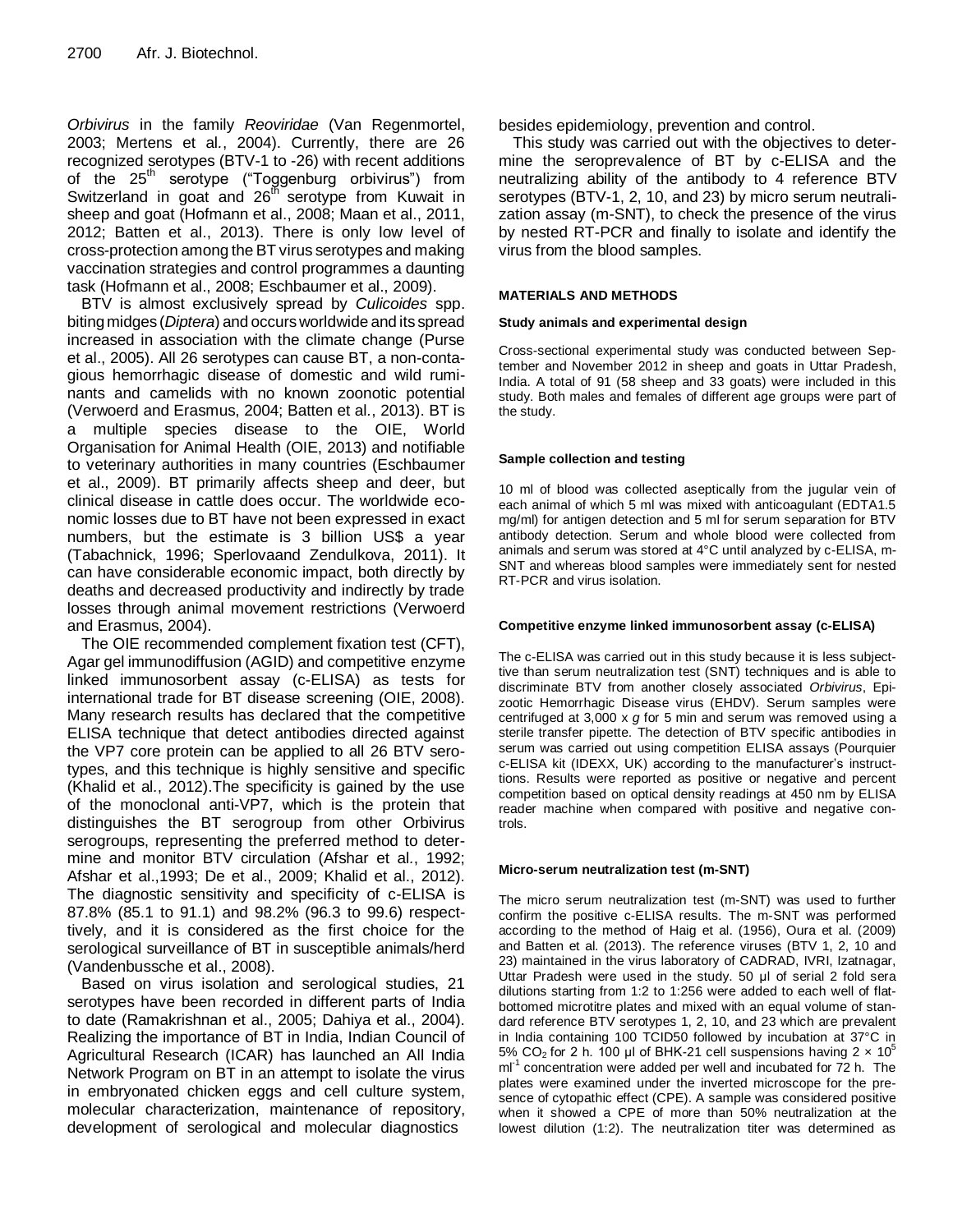| Table 1. Nested PCR primers and cycling conditions. |  |  |  |
|-----------------------------------------------------|--|--|--|
|-----------------------------------------------------|--|--|--|

| Genes and primer |                              | Length (bp)   |                | Annealing temperature | <b>Nucleotide</b> |
|------------------|------------------------------|---------------|----------------|-----------------------|-------------------|
| position         | Primer sequence (5'-3')      | <b>Primer</b> | <b>Product</b> | (°C)                  | position          |
| VP5(NS1)         | GTTCTCTAGTTGGCAACCACC        | 21            |                | 58                    | $10 - 30$         |
|                  | AAGCCAGACTGTTTCCCGAT         | 20            | 274            |                       | 264 - 283         |
| Nested VP5(NS1)  | GCAGCATTTTGAGAGAGCGA         | 20            | 101            | 57                    | 169-188           |
|                  | <b>CCCGATCATACATTGCTTCCT</b> | 21            |                |                       | 249-269           |

the dilution of serum giving a 50% neutralization end point. m-SNT antibody titers were expressed as log10 reciprocal of the highest positive serum dilution.

#### **Viral dsRNA extraction**

Blood samples were subjected to the following pre-treatment before RNA extraction: 250 µl of red blood cells were washed with PBS and lysed with 1 ml distilled water. It was centrifuged at 10,000 × *g* for 10 min, the supernatant was discarded and the pellet was resuspended in 250 µl DEPC water. Total RNA was extracted either from 250 µl lysed red blood cells or 250 µl supernatant from infected BHK-21 cells with 750 µl Trizol-LS reagent (Life Technology, USA), according to the method recommended by the manufacturer. The precipitated RNA was suspended in 30 µl DEPC water.

#### **Nested reverse transcription polymerase chain reaction (RT-PCR)**

RT-PCR was done with two steps as described by Wade Evans et al. (1990). Reverse transcription was done in a final volume of 20 µl from BTV dsRNA using segment 5 (NS1) gene specific primers (OIE, 2008) and MMLV-RT (Promega, USA) according to manufacturer's protocols. The primers were custom synthesized by M/s Eurofins, Bangalore. The details of the primer set are given in Table 1.

The cDNA mix containing 4 ul of BTV ds RNA (500 ng), 1 ul of forward primer (20 pmol), 1 ul of reverse primer (20 pmol) and 3 ul of DPEC treated water was prepared in 0.5 ml centrifuge tube. This reaction mixture was incubated at 94°C for 4 min for denaturation of dsRNA and to remove secondary structure and then chilled on ice for annealing of primer. 10  $\mu$ l of the master mix contains 4  $\mu$ l of 5×Reaction buffer (50 mM Tris/HCl, pH 7.5, 3mM MgCl<sub>2</sub> and 75 mM KCl) (Thermoscientific, USA), 1 µl of dNTP mix (10 mM each dATP, dCTP, dGTP, dTTP), 2 µl DTT (0.1 M), 1.5 μl of DEPC water, 0.5 µl of Ribolock<sup>TM</sup> (Ribonuclease-inhibitor) (Fermentas, USA) (40U/ul) and 1 µl of Reverse transcriptase (Revert Aid H minus) (200 units/μl) (Thermoscientific, USA). 10 µl from the master mix was aliquated to each reaction mixture tube and then mixed properly. Reverse transcription was carried out by incubating the reaction mixture at 42°C for 60 min and MMLV-RT was inactivated by incubating the tube at 70°C for 10 min.The cDNA was stored at - 20°C till further use in PCR.

The PCR master mix consisted of 2.5 µl of 10X magnesium free PCR buffer (10 mM Tris-HCl, 50 mM KCl, 0.1% Triton X), 1.5 µl of 25 mM  $MgCl<sub>2</sub>$ , 1.0 µl of 10 mM dNTP, 1.0 µl each of (20 pmol) forward and reverse primers, 0.5 µl of 1.0 U/µl Taq DNA polymerase (promega, USA), 11.5 µl of NFW to which 1 µl of cDNA was added. The PCR was carried out by GeneAmp® PCR system 9700 thermal cycler machine (Applied biosystems<sup>®</sup>, USA). The cycling conditions were initial denaturation at 95°C for 5 min, 35 cycles of 94°C/30 s denaturation, 58°C/30 s primer annealing and 72°C/30 s extension followed by final extension of 72°C for 10 min.

The RT-PCR product was resolved on 1.5% agarose gel in 1X TAE buffer. 100 bp DNA ladder (Fermentas, USA) was used as marker to determine the size of RT-PCR products. Gel was stained with ethidium bromide (Life Technologies, USA) and visualized by UV illumination using Gel Documentation System (Gel Doc XR<sup>+</sup>. imaging system, BIORAD, USA).

#### **Virus isolation and identification from blood sample**

Virus isolation was carried out according to the procedure described by Oura et al. (2009). Briefly, blood samples were washed three times with PBS and sonicated as described in the OIE manual (OIE, 2008). BHK-21 cells were inoculated with 500 µl of washed blood and incubated overnight at 26°C. The following day, the inoculum was removed and replaced with fresh DMEM (GIBCO  $TM$ , UK) (1% pen/strep, 1% Amphotericin B, 10% FCS). Cells were incubated 26°C for 7 days and then harvested by centrifugation at 2400 ×g for 5 to 10 min, supernatant was tested by nested RT-PCR for the presence of BTV RNA.

#### **Data management and analysis**

The data was collected and stored in Microsoft excel spreadsheet format and analyzed using SPSS version 18 software program (SPSS Inc. Chicago, IL, USA). The prevalence was calculated as the number of sample positive, divided by the total number of sample examined. The association between the risk factors and the outcome variables was assessed using chi-square  $(x^2)$  test. Uni-and multivariate logistic regressions were used to investigate possible associations between the seroprevalence and the explanatory variables. For all analysis, a P-value less than 0.05 were taken as significant.

## **RESULTS AND DISCUSSION**

Of the 91 small ruminants examined, 26 (28.6%) were found to harbor BTV antibody by c-ELISA. Similarly, species level prevalence of BTV antibody was 8 (13.8%) and 18 (54.5%) in sheep and goats respectively. Multiva-lent analysis of risk factors showed that risk factors like sex, age and body condition had no significant (P>0.05) impact on the c-ELISA result. However, significant (P<0.05) difference was observed in the prevalence of BTV antibody between sheep and goat (Table 2).

Of the 91 sheep and goat serum tested for neutralizing antibody for the four locally prevalent serotypes of blue tongue virus (BTV 1, 2,10, and 23) serotypes, only one sheep (animal code number 3) had detectable neutralizing antibody against BTV 1 serotype measured by SNT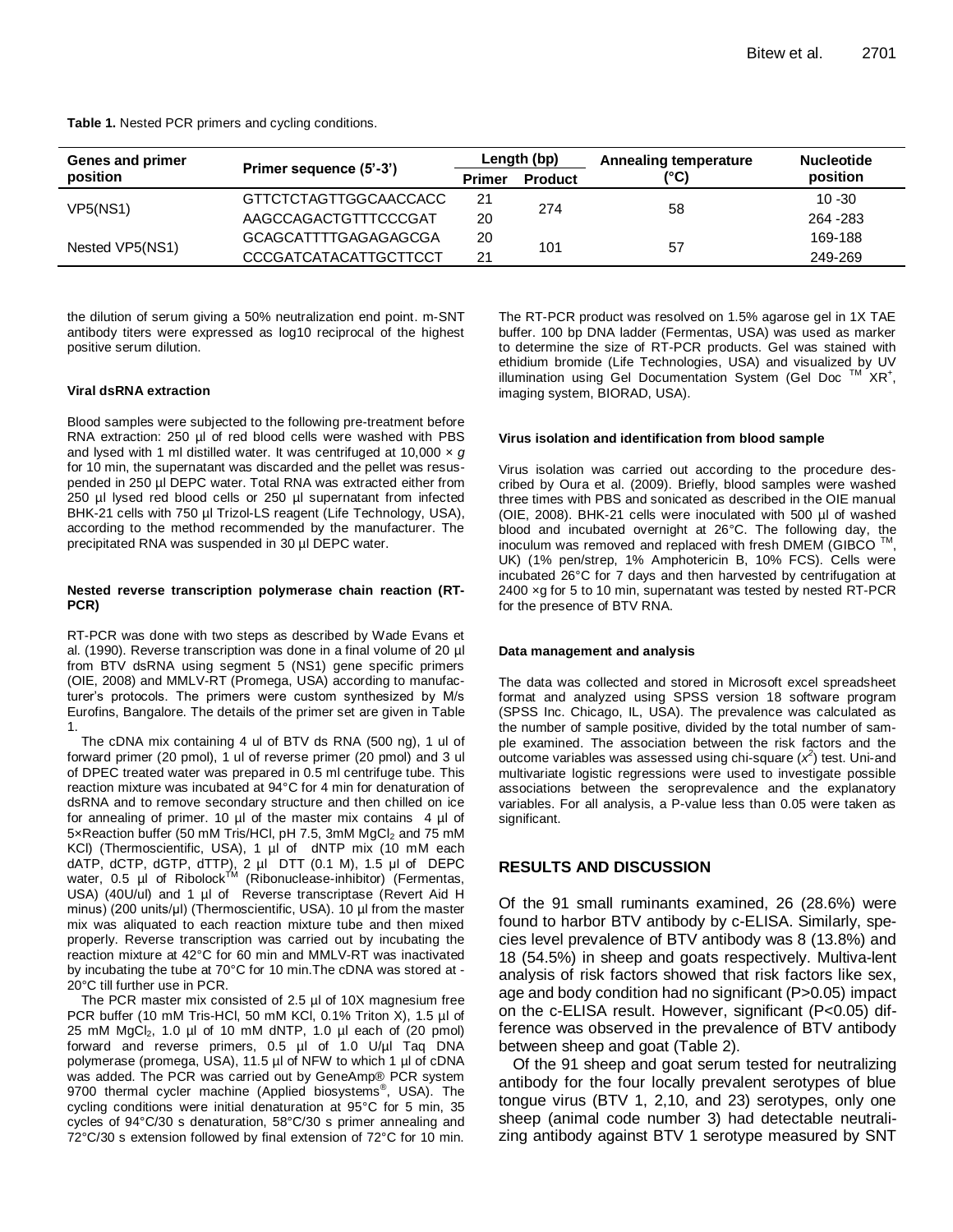| <b>Risk factor</b>       | Prevalence (%) | <b>Total</b> | OR    | $x^2$ (P-value)  |
|--------------------------|----------------|--------------|-------|------------------|
| <b>Sex</b>               |                |              |       |                  |
| Female                   | 12(34.3)       | 35           | 2.1   | 0. $91(0.36)^a$  |
| Male                     | 14 (25.0)      | 56           | 1.5   |                  |
| Total                    | 26 (28.6)      | 91           |       |                  |
| <b>Body condition</b>    |                |              |       |                  |
| Good                     | 14 (23)        | 61           | 7.5   | $2.864(0.091)^a$ |
| Poor                     | 12 (40)        | 30           | 6.03  |                  |
| Total                    | 26 (28.6)      | 91           |       |                  |
| Age                      |                |              |       |                  |
| Adult                    | 26 (31.3)      | 83           | 1.002 | $3.508(0.061)^a$ |
| Young                    | 0(0)           | 8            | 6.52  |                  |
| Total                    | 26 (28.6)      | 91           |       |                  |
| <b>Species of animal</b> |                |              |       |                  |
| Sheep                    | 8(13.8)        | 58           | 0.521 | 17.111(0.0000)b  |
| Goat                     | 18 (54.5)      | 33           | 0.233 |                  |
| Total                    | 26 (28.6)      | 91           |       |                  |

**Table 2.** Multivariate analysis of risk factor with seroprevalence of the BT virus antibody in sheep and goats.

<sup>a</sup> No significant association (P>0.05),  $<sup>b</sup>$  significant association (P<0.05).</sup>



**Figure 1. (a)** Cell growth and no CPE in the serum neutralization test showing confluent growth of BHK-21 cells after 4 days of incubation at 1:16 serum dilution taken from animal code number 3. **(b)** CPE observed at 1:2 dilutions in other sheep and goat sampleS against all four serotypes.

with titers 1.2 log10 (Figure 1).

The blood sample was collected from 26 c-ELISA positive animals for the detection of dsRNA of BT virus and found negative in nested RT-PCR (Figure 2).

The study also attempted to isolate BT virus from the blood sample; however, there was no growth of virus in the BHK-21 cells after 7 days of incubation and three blind passages.

BT has been reported in several states of India, including northern (Haryana, Himachal Pradesh, Jammu and Kashmir, Punjab, Rajasthan and Uttar Pradesh), central (Madhya Pradesh), western (Gujarat and Maharashtra) and southern areas (Andhra Pradesh, Karnataka, Kerala and Tamil Nadu). However, there are no reports on BT in the north-eastern states of India (Prasad, 2000; [Mertens](http://www.google.co.in/search?tbo=p&tbm=bks&q=inauthor:%22Peter+Mertens%22&source=gbs_metadata_r&cad=8) et al., 2008)

In the present study, an overall seroprevalence of 28.6% (26) BTV antibody in sheep and goats was found. It was also found that 13.8% (8) sheep and 54.5 % (18) goats were seropositive in the study. Significant (P<0.05) difference was observed in the prevalence of BTV antibody between sheep and goat in which goats showed more seropositivity than sheep (Table 2). This finding is in agreement with different authors in India and abroad. Studies conducted in Andhra Pradesh during 1991 revealed a higher prevalence of antibodies to BTV in sheep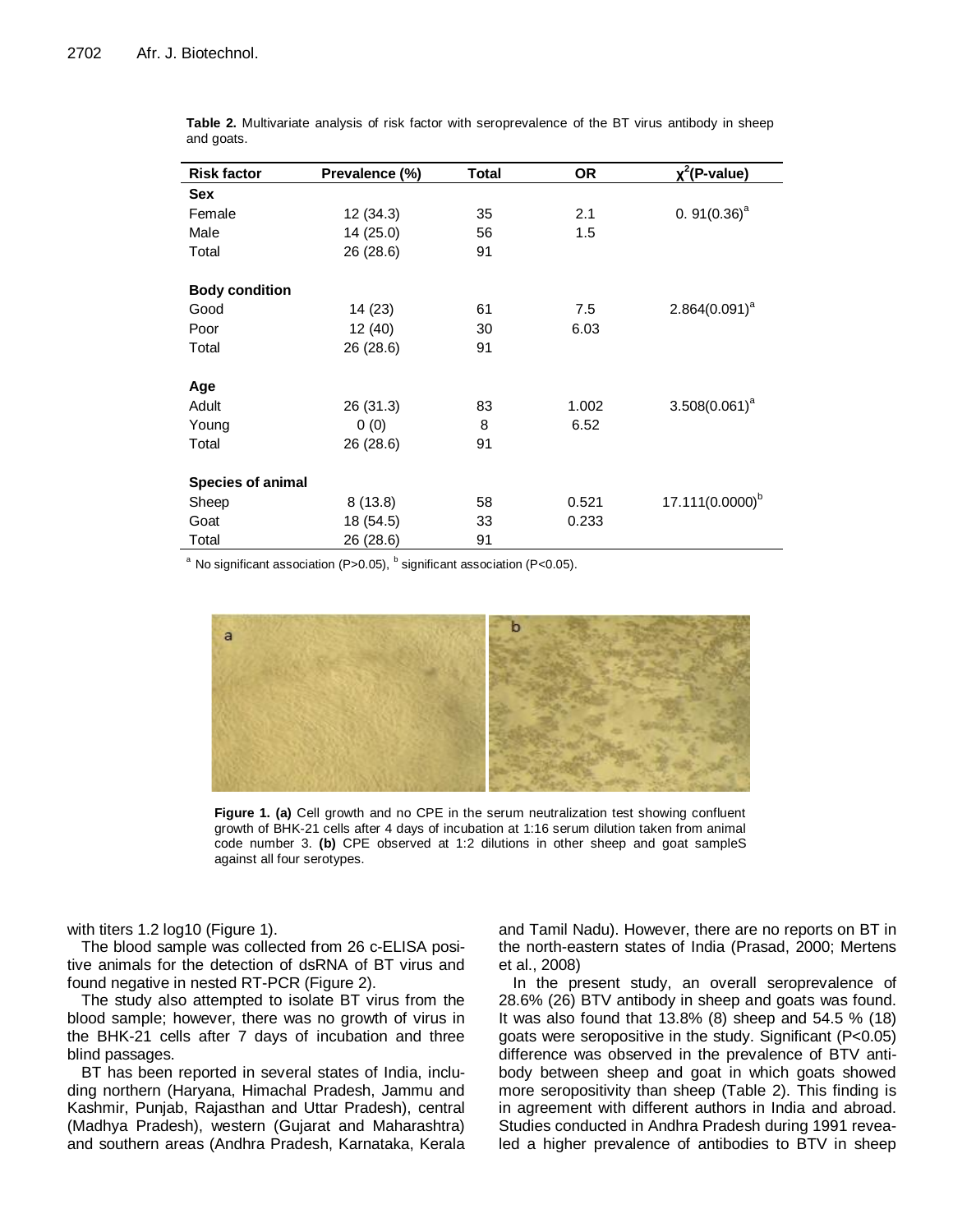

**Figure 2. (a)** Agarose gel showing 274 bp amplicon specific for NS1 gene of BTV 1, 2, 10 and 23 serotypes in RT-PCR. **(b)** Agarose gel showing 101 bp amplicon specific for NS1 gene of BTV-1, 2, 10 and 23 serotypes in nested RT-PCR.

and goats (45.71 and 43.56%, respectively) than in cattle (33.4%) and buffalo (20%) (Sreenivasulu et al., 2004). This higher prevalence in small ruminants may reflect their involvement in the basic ecology of the virus (Sreenivasulu et al., 2004). Khalid et al. (2012) reported a total seroprevalence of 43.82% (1436) in sheep and goat in Iraq by c-ELISA. According to Khalid et al. (2012), 43.97% (1391) sheep were seropositive by c-ELISA which is very high as compared to the present study (13.8%). This could be due to the geographic nature of Iraq and the presence of rivers, wet lands such as the marshes, lakes, oasis and pools, and the humid hot climate especially in the southern parts of Iraq which provided a very suitable condition for the propagation of the *Culicoides imicola,* the main biting midges of the virus in Iraq (Khalid et al., 2012)*.*

In this study, 54.5% (18) goats were seropositive to BT virus antibodies which were in agreement with the result of Sreenivasulu et al. (2004) who reported 43.6% seropositivity in goats in Andhra Pradesh, India and Khalid et al. (2012) who reported 39.47% positivity in goats in Iraq. On the contrary, low levels of antibody (2.63 and 5.3%), were also detected by Ravishankar et al. (2005) and Doddamani and HariBabu (2006) in Kerala and Karnataka, respectively. Vengadabady et al. (2006) reported the occurrence of BT in goats in the Coimbatore District of Tamil Nadu, with 13% morbidity and 2.3% mortality; however, these data are based mainly on historical information and clinical diagnosis.

This study identified higher seroprevalence among goats indicating that goats would be the most important animals in the epidemiology of BTV with less clinical manifestation due to development of acquired immunity as a result of continuous exposure. Sheep which are highly susceptible animals to BT show clinical signs and die due to the infection. However, in the goats, clinical manifestation is less and they can be tested positive.

On the basis of multivalent logistic regression analysis,

it was also detected that risk factors like sex, age and body condition had no significant (P>0.05) impact on the seroprevalence (Table 2). This is in contrast with the results of Christie (2010) who found that flock level seroprevalancewashigheramongtheadultpopulation(25.93%) than young animals (3.7%). This disagreement is due to the fact that the numbers of young animals included in this study are small and all are seronegative which in turn has impact on the data analysis.

Of the 91 sheep and goat serum tested for neutralizing antibody for the four locally prevalent serotypes of bluetongue virus (BTV 1, 2, 10 and 23) serotypes, only one sheep (animal code number 3) had detectable neutrallizing antibody against BTV 1 serotype measured by m-SNT with titers 1.2 ( $log_{10}$ ). This is because antibodies detected by the c-ELISA are directed against the groupspecific inner capsid protein (VP-7) and may not be neutralizing antibodies which are directed against serotypespecific VP-2 (Huismans and Erasmus, 1981; Oura et al., 2009). Oura et al. (2009) reported that there is a good correlation between the presence of neutralizing antibodies at the time of challenge and both clinical and virological protection suggests that, if an animal has neutralizing antibodies to a particular serotype present at the time of challenge, it is likely to be protected against that serotype.

The blood sample was collected from c-ELISA positive animals for the detection of BT genomes and found negative in RT-PCR. This result is in accordance with Christie (2010) who detected viral RNA and clinical signs higher in the lamb population than adults. All our lambs were seronegative so that lamb blood samples were not tested by nested RT-PCR. The c-ELISA positive animals were adult and it could be due to the development of group specific antibody after long time and frequent exposure of small amount of antigen. However, the study did not identify any active clinical disease and infection so, there was no active virus in the body of study animals.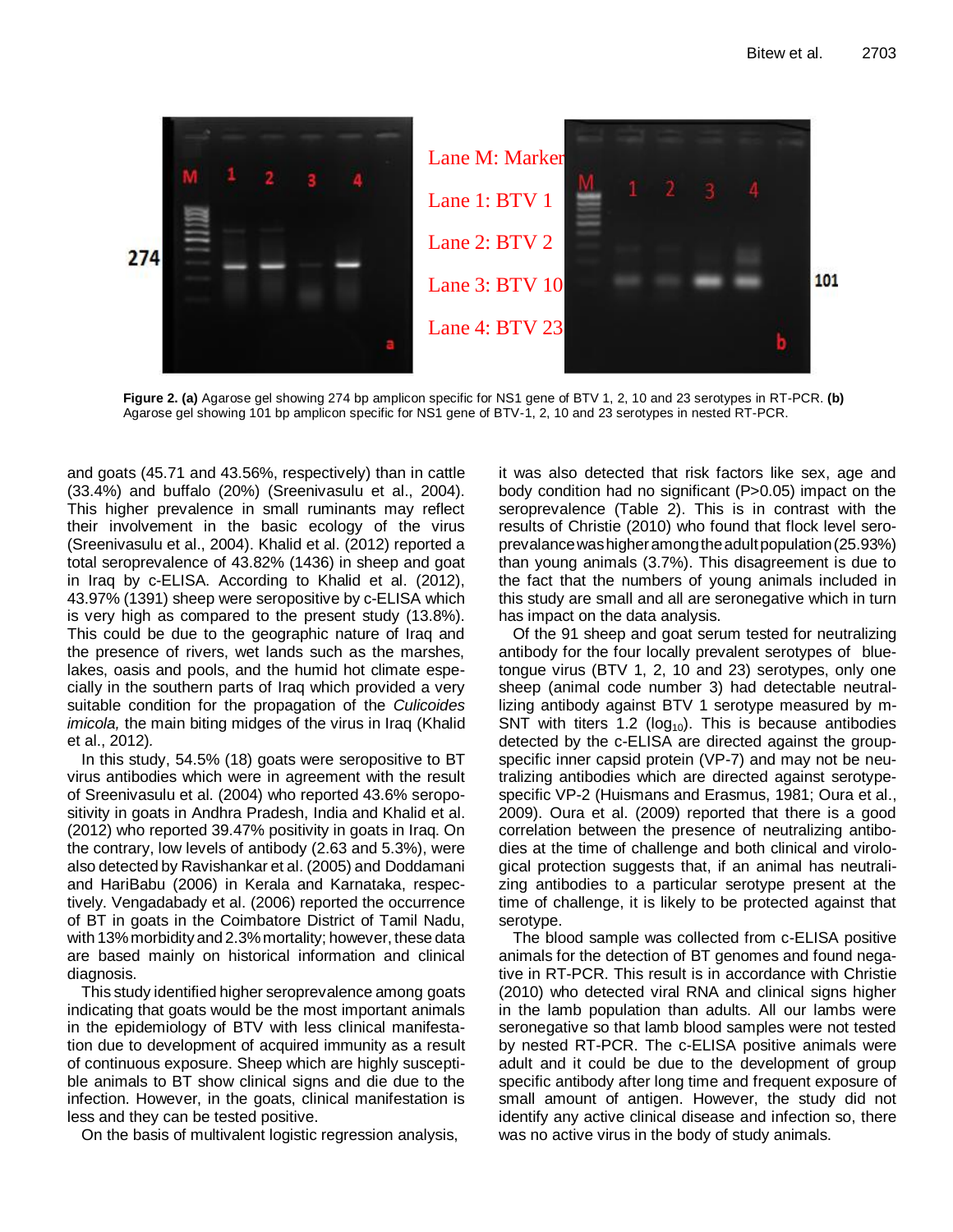The study was also attempted to isolate BT virus from the blood sample; however, there was no growth of virus in the BHK-21 cells after 7 days of incubation. The reason for this result is also the same with the absence of dsRNA detection stated in the above paragraph.

## **Conclusions**

BT is a reportable disease of considerable socioeconomic concern and of major importance for the international trade of animals and animal products. BT has been reported in several states of India including in this study area. BT affects a substantial number of sheep within India and the prevalence is distributed heterogeneously throughout most states of the country. This study reveals high seroprevalence of BT in goats by c-ELISA and goats are very important in the epidemiology of the disease because they do not show any clinical sign; however, they could be source for transmission of the virus through appropriate *Culicoides* biting midges. m-SNT result in this study also shows that there are antibodies against BT which are not neutralizing against locally prevalent viral strains. Higher seroprevalence among adults suggests continued exposure with the development of an acquired immune response, whereas no detection of nucleic acid, virus isolation and no concurrent observation of clinical signs is due to the absence of active viral infection.

## **ACKNOWLEDGEMENT**

This work was supported by the All India Network Programme on Bluetongue Disease, Indian Council of Agricultural Research (ICAR), New Delhi, India. The authors acknowledge the Director, Indian Veterinary Research Institute for providing the facilities for conducting this study.

#### **REFERENCES**

- Afshar A, Eaton BT, Wright PF, Pearson JE, Anderson J,Jeggo M, Trotter HC (1992). Competitive ELISA for serodiagnosis of bluetongue:evaluation of group-specific monoclonal antibodies and expressed VP7 antigen. J. Vet. Diagn. Invest. 4:231-237.
- Afshar A, Trotter HC, Dulac GC, Reddington JJ (1993). Evaluation of a commercial competitive ELISA test kit for the detection of groupspecific antibodies to bluetongue virus. J. Vet. Diagn. Invest. 5:336- 340.
- Batten CA, Henstock MR, Steedman HM, Waddington S, Edwards L, Oura AL (2013). Bluetongue virus serotype 26: Infection kinetics, pathogenesis and possible contact transmission in goats. Vet. Microbiol*.* 162: 62–67.
- Christie M (2010). Prevalence and risk factors associated with bluetongue virus among colorado sheep flocks, MSc theis, Department of Clinical Sciences, Colorado State University. pp. 45- 60.
- Dahiya S, Prasad G, Kovi RC (2004).VP2 gene based phylogenetic relationship of Indian isolates of Bluetongue virus serotype 1 and other serotypes from different parts of the world. DNA Seq. 15(5– 6):351–61.
- De A, Batabyal S, Biswas SK, Chand K, Singh RK, Mondal B (2009).Surveillance of Bluetongue virus antibody in goats using a recombinant VP7- based indirect ELISA in the coastal saline area of west Bengal, India. Vet. Ital*.* 45 (2):339-346.
- Doddamani RS, HariBabu Y (2006). Study of prevalence of bluetongue in sheep and goats in north Karnataka. Tamil Nadu J. Vet. Anim. Sci. 2: 229–33.
- Eschbaumer M, Hoffmann B, Konig P, Teifke JP, Gethmann JM, Conraths FJ[, Probst](http://www.ncbi.nlm.nih.gov/pubmed?term=Probst%20C%5BAuthor%5D&cauthor=true&cauthor_uid=19406189) C, [Mettenleiter](http://www.ncbi.nlm.nih.gov/pubmed?term=Mettenleiter%20TC%5BAuthor%5D&cauthor=true&cauthor_uid=19406189) TC and [Beer](http://www.ncbi.nlm.nih.gov/pubmed?term=Beer%20M%5BAuthor%5D&cauthor=true&cauthor_uid=19406189) M(2009). Efficacy of three inactivated vaccines against bluetongue virus serotype 8 in sheep. Vaccine 27(31):4169–75.
- Haig DA, McKercher DG, Alexander RA (1956). The cytopathic action of bluetongue virus in tissue culture and its application to the detection of antibodies in the serum of sheep. Onderstepoort J. Vet. Res*.* 27:171–7.
- Hofmann MA, Renzullo S, Mader M, Chaignat V, Worwa G (2008). Genetic characterization of toggenberg orbivirus, a new bluetongue virus, from goats, Switzerland. Emerg. Infect. Dis*.* 14:1855-1861.
- Huismans H, Erasmus BJ (1981). Identification of serotype-specific and group-specific antigens of Bluetongue virus. Onderstepoort J.Vet. Res. 48(2):51–8.
- Khalid HS, Laith MS, Abdul-RasoulMazin MN, Mahir HH(2012). A serologicalsurveillance of bluetongue disease in sheep and goats in Iraq by using competitive ELISA Technique, Proceeding of the Eleventh Veterinary Scientific Conference. pp. 89-94.
- Maan NS, Maan S,Belaganahalli MN, Ostlund EN, Johnson DJ, Nomikou K, Mertens PC (2012). Identification and differentiation of the twenty six bluetongue virus serotypes by RT–PCR amplification of the serotype-specific genome segment 2. PLoS ONE 7(2): e32601. doi:10.1371/journal.pone.0032601.
- Maan S, Maan NS, Nomikou K, Batten C, Antony F, Belaganahalli M N. Samy AM, Reda A A, Al-Rashid SA, Batel M El, Oura CAL, Mertens P PC(2011). Novel bluetongue virus serotype from Kuwait. Emerg. Infect. Dis. 17: 886–889.
- Mertens PP, Diprose J, Mann S, Singh KP, Attoui H (2004). Bluetongue virus replication, molecular and structural biology. Vet. Ital. 40: 426- 437.
- [Mertens](http://www.google.co.in/search?tbo=p&tbm=bks&q=inauthor:%22Peter+Mertens%22&source=gbs_metadata_r&cad=8) P, [Baylis](http://www.google.co.in/search?tbo=p&tbm=bks&q=inauthor:%22Matthew+Baylis%22&source=gbs_metadata_r&cad=8) M, [Mellor](http://www.google.co.in/search?tbo=p&tbm=bks&q=inauthor:%22Philip+Mellor%22&source=gbs_metadata_r&cad=8) P (2008). Bluetongue, Academic Press. pp.167-195.
- Office International des Epizooties (OIE) (2008). Bluetongue. In: Manual of diagnostic tests and vaccines for terrestrial animals. Paris, OIE,<br>Available from: Available http://www.oie.int/eng/normes/mmanual/2008/pdf/2.01.03

BLUETONGUE.pdf. accessed in Feb. 2013.

- Office International des Epizooties (OIE) (2013). OIE-Listed diseases, infections and infestations in force in 2013, http://www.oie.int/animalhealth-in-the-world/oie-listed-diseases-2013/, accessed in Feb 23, 2013.
- Oura CAL, Wood JLN, Sanders AJ, Bin-Tarif A, Henstock M, Edwards L, Floyd T, Simmons H, Batten CA (2009). Seroconversion, neutralising antibodies and protection in bluetongue serotype 8 vaccinated sheep. Vaccine 27:7326–7330.
- Prasad G (2000). Whither bluetongue research in India. Indian J. Microbiol. 40:163–75.
- Purse BV, Brown HE, Harrup L, Mertens PP, Rogers DJ(2008). Invasion of bluetongue and other orbivirus infections into Europe: the role of biological and climatic processes. Rev. Sci. Tech. 27: 427– 442.
- Purse BV, Mellor PS, Rogers DJ, Samuel AR, Mertens PP, [Baylis](http://www.ncbi.nlm.nih.gov/pubmed?term=Baylis%20M%5BAuthor%5D&cauthor=true&cauthor_uid=15685226) [M\(](http://www.ncbi.nlm.nih.gov/pubmed?term=Baylis%20M%5BAuthor%5D&cauthor=true&cauthor_uid=15685226)2005). Climate change and the recent emergence of bluetongue in Europe. Nat. Rev. Microbiol. 3: 171–181.
- Ramakrishnan MA, Singh KP, Pandey AB, Singh R, Nandi S, Mehrotra ML(2005). Genomic diversity of Indian isolates of bluetongue virus. Acta Virol. 49:285–6.
- Ravishankar C, Nair GK, Mini M and Jayaprakasan V (2005). Seroprevalence of bluetongue virus antibodies in sheep and goats in Kerala State, India. Rev. Sci. Tech. Off. Int. Epiz. 24**:** 953–8.
- Sperlova A, Zendulkova D (2011). Bluetongue: a Review. Vet. Med. 56: 430–452.
- Sreenivasulu D, SubbaRao MV, Reddy YN, Gard GP (2004). Overview of bluetongue disease, viruses, vectors, surveillance and unique features: the Indian sub-continent and adjacent regions. Vet. Ital. 40 (3):73-77.
- Tabachnick WJ (1996). The genetics of Culicoides variipennis and the epidemiology of bluetongue disease in North America. Annu. Rev. Entomol. 45: 20–40.